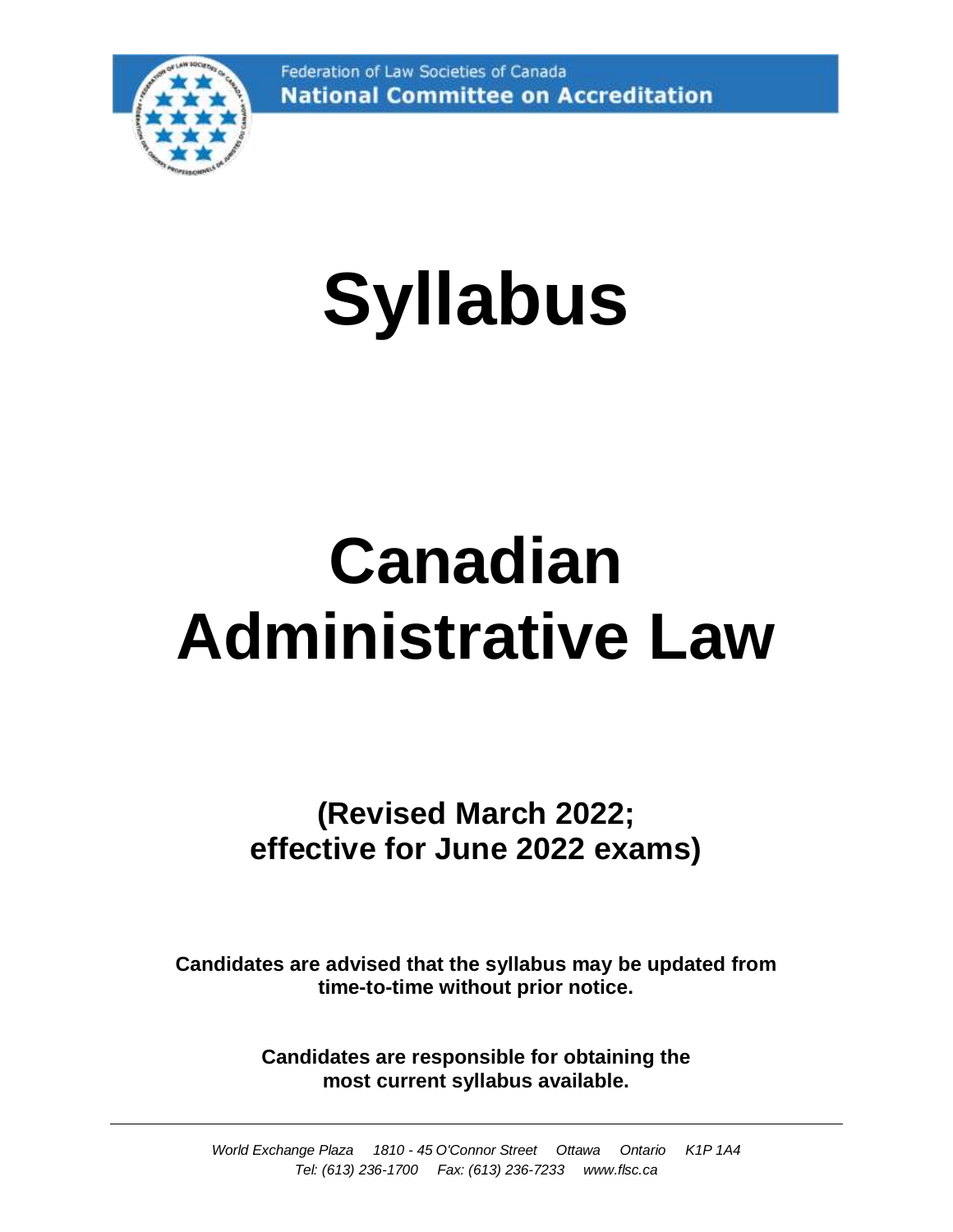

# **Canadian Administrative Law**

# **NATURE OF THE COURSE**

Administrative Law is the body of law regulating the ways in which government operates. It is about the rules and limits that apply to not only the operations of the Crown, Cabinets, Ministers, government departments, and municipal corporations but also the various administrative tribunals and agencies governments use for the carrying out of governmental functions of all kinds. It is concerned with the procedures by which all these various instruments of government operate, the substantive scope of their mandates, and the remedial structures that exist to ensure that decision-makers of various kinds act in accordance with the rule of law.

Some regard Administrative Law as simply a subset of Constitutional Law and, to the extent that, for example, the *Canadian Charter of Rights and Freedoms* and other constitutional and quasi-constitutional enactments (such as the *Canadian Bill of Rights*) serve to place limits or constraints on the way in which public decision-makers act, there is overlap between this subject and Constitutional Law. However, Administrative Law is not about the policing of the divide between federal and provincial jurisdiction enshrined in the *Constitution Act,1867* and the other statutes that constitute the Canadian constitution. Nor does it concern itself in detail with the constitutional incidents of the Crown, Parliament and the various legislative assemblies, or the executive branch.

Rather the primary questions considered in this course are:

- 1. The circumstances under which governmental decision-makers are subject to an obligation of procedural fairness to those affected by their decisions, and, where applicable, the content of that obligation.
- 2. The extent to which the substantive decisions of administrative decision-makers are subject to merits scrutiny by the courts, and if so, what is the standard of review that reviewing courts bring to bear.
- 3. The remedial framework within which the superior courts, both federally and provincially, exercise their review powers.

Some of you will bring to this subject some knowledge of Administrative Law acquired during your legal studies in other jurisdictions. Sometimes, that knowledge will be useful even if the applicable case law is different. However, be *very cautious* in relying on knowledge gained elsewhere. There are some very distinctive aspects of Canadian public law that do not find analogues or exact parallels in other jurisdictions, including those sharing a common law or Commonwealth heritage. *In answering the examination in this course, you act at your peril if you automatically start applying the principles and the case law from the jurisdiction of your initial legal training.*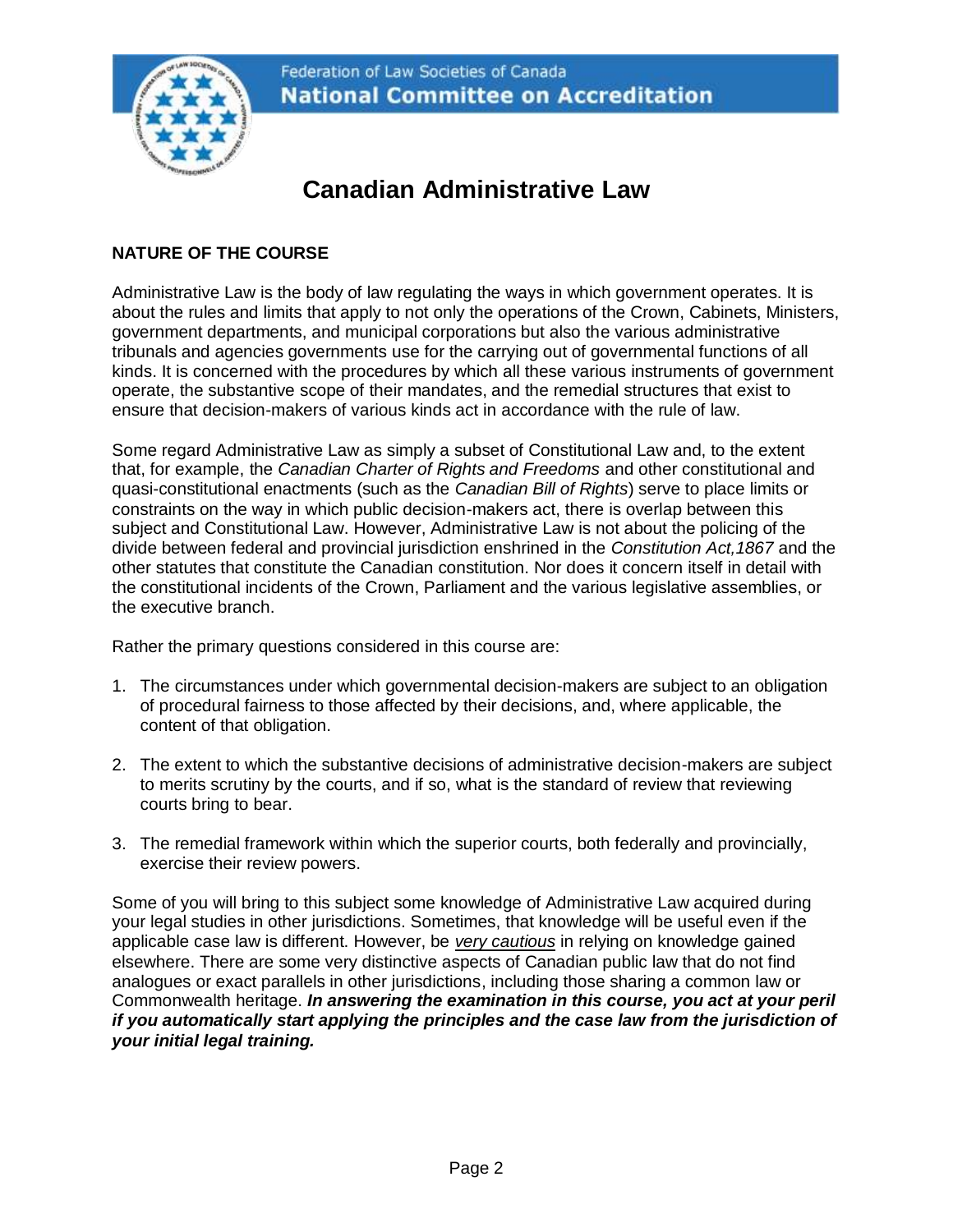

# **CASEBOOKS**

The assigned material on which candidates will be examined are: Heckman, Mullan, Promislow and Van Harten (**referred to as CB**), Administrative Law: Cases, Text & Materials (Toronto: Emond Montgomery Publications Ltd., 8th ed., 2022).

Detailed page assignments are outlined below in the study guide. These page assignments should be taken seriously. Do not assume that you will be able to pass this subject by simply reading one of the supplementary texts from the list below or even notes based on or provided by various courses and websites that offer assistance in preparing for NCA exams.

*Knowledge of the assigned readings is essential.*

#### **OBJECTIVES**

Candidates should master these materials and the principles of Administrative Law embodied in the various segments of the course to the extent necessary to enable them to answer problemtype questions on a three-hour, open book final examination. Sample exams are available online at the NCA website.

As well as knowledge of the principles and rules of Canadian Administrative Law, candidates are expected to display an aptitude for the application of that knowledge in the context of *specific fact situations*. That will involve an ability to analyse and distil relatively complex facts, to relate the law as identified to the salient facts, and to reason towards a conclusion in the form of advice to a client or the likely judgment of a court confronted by such a problem. Since Administrative Law usually involves powers bestowed on administrative decision-makers by statute, students will often be required to read and understand statutory provisions provided on the exam that empower administrative actors.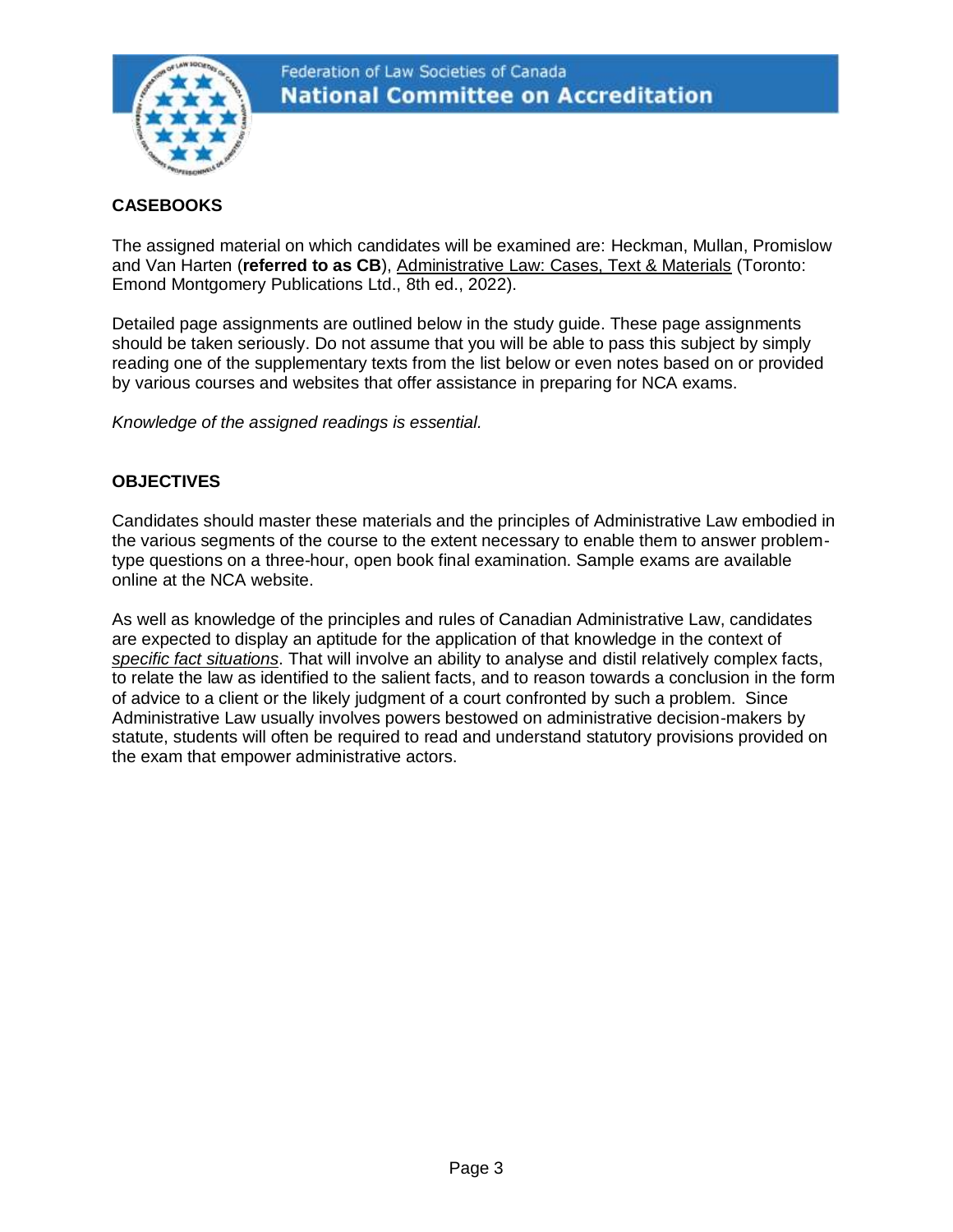

#### **SUPPLEMENTARY TEXTS**

Candidates wishing to consult texts for further clarification and elaboration of the various principles of Administrative Law are directed to the following:

- Colleen Flood and Paul Daly, Administrative Law in Context (Toronto, Emond Montgomery, 4th ed., 2021).
- Sara Blake, Administrative Law in Canada (Toronto: LexisNexis-Butterworths, 7th ed., 2022).
- David Phillip Jones and Anne S. de Villars, Principles of Administrative Law (Toronto: Carswell, 7th ed., 2020).
- Guy Régimbald, Canadian Administrative Law (Toronto: LexisNexis Canada, 3rd ed., 2021).

A series of video primers on Canadian Administrative Law are posted at: [https://www.craigforcese.com/administrative-law-1.](https://www.craigforcese.com/administrative-law-1)

If you rely on older resources, please be attentive to the fact that Administrative Law has been in a state of flux and older texts may be out of date because of subsequent Supreme Court of Canada cases, especially *Canada (Minister of Citizenship and Immigration v. Vavilov*, 2019 SCC 65 [hereafter *Vavilov*]. Not only has it changed the principles under which Canadian courts will determine applications for judicial review and statutory appeals on substantive grounds, but it has also rendered incorrect much of the previously assigned material on substantive review in earlier syllabi.

#### **Subject Matter CB**

(begin at the first heading on the first assigned page and end at the first heading of the last assigned page, if any, unless otherwise instructed)

# **1. Setting the Stage**

One of the most important things to understanding studying administrative law is the "big picture". A failure to do so may result in candidates becoming lost in extraneous details.

The critical idea at the core of Administrative Law is this: it is the body of law that governs how people exercising power pursuant to a delegation of power in a statute (or occasionally the royal prerogative) go about their business. In most cases, the people who have this form of power (again, typically given to them by a statute) are members of the executive branch of government, although often at some arm's length from it. In our system, based on the rule of law, we want to make sure that people with this power exercise it properly. Almost all of administrative law is about deciding what we mean by "properly".

CB, Chapter 1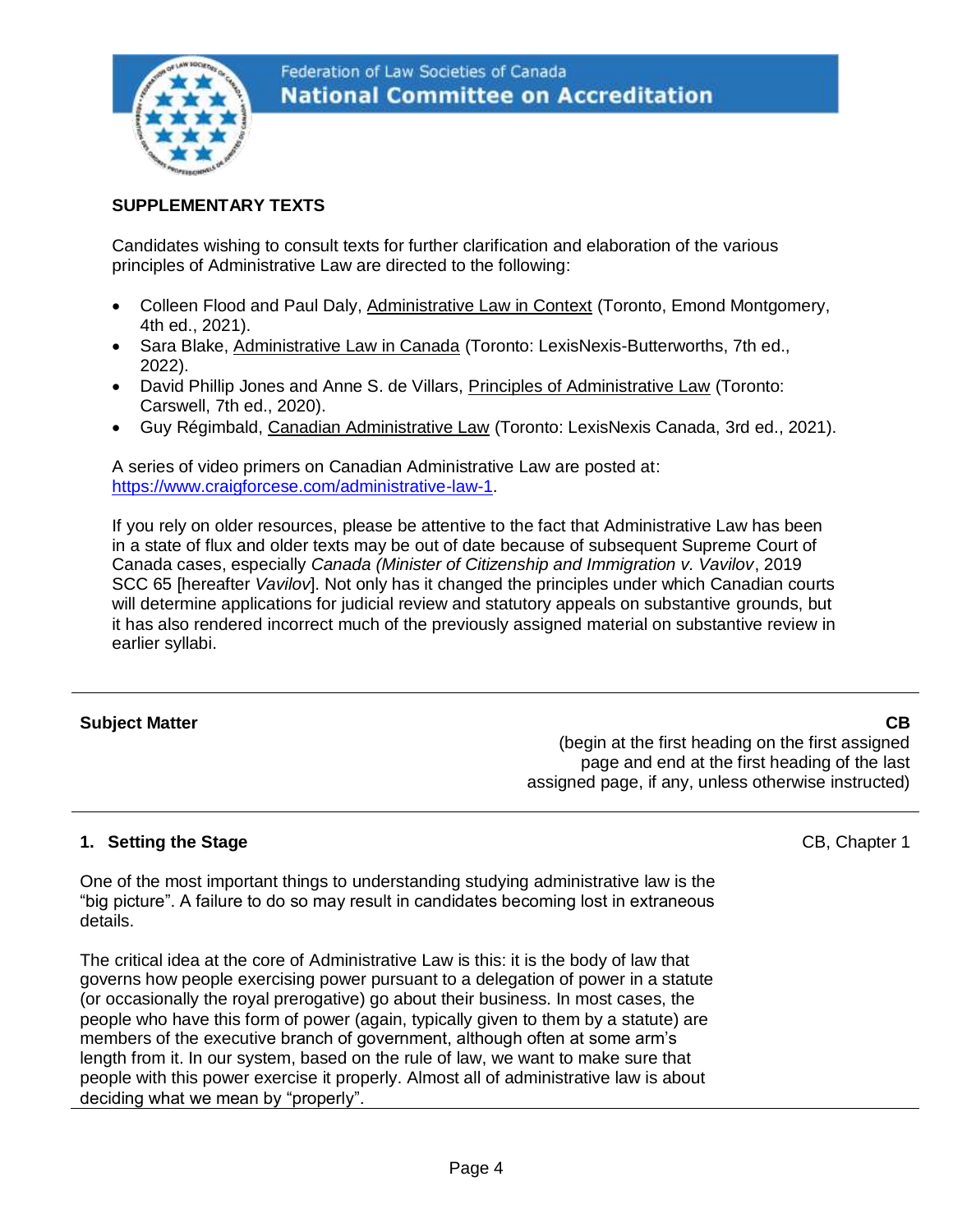

# Federation of Law Societies of Canada **National Committee on Accreditation**

CB chapter 1 provides an excellent overview of why administrative law matters, and also the core elements of administrative law doctrine. In this syllabus, we divide the discipline into three parts:

- procedural fairness (or more generally, procedural expectations that administrative decision-makers must meet);
- substantive constraints (or more generally the sorts of substantive errors in deciding the merits of a matter that administrative decision-makers must avoid); and
- how to challenge administrative decisions and remedies on judicial review (or more generally, the relief available to a person who wishes to challenge an administrative decision and the procedure to be followed in seeking this relief).

(**One word of warning:** CB, p.21-22 outlines a high level description of grounds of judicial review in administrative law. It is correct in a general sense, but it is very much at the "conceptual" categorization – the actual way in which courts apply grounds of review is different. Do **not** apply the principles on p 21-22 to an exam question – you need to be guided by the more specific tests that follow in materials incorporated in this syllabus.)

# *PROCEDURAL FAIRNESS MATERIALS*

# **2. Sources of Procedural Obligations**

We begin with procedural obligations that administrative decision-makers must observe in exercising their powers. The starting point is understanding where these come from. As the assigned readings suggest, the answer is: from several places. The assigned readings talk about enabling legislation, delegated legislation, guidelines (although for reasons discussed in the material below, be cautious with these), and the common law. We also include a few pages discussing "general statutes about procedure" – that is, special provincial-level statutes imposing procedural rules on the provincial administrative decisionmakers to which they apply.

To this list, you must also add the *Charter of Rights and Freedoms* (section 7 is really the only provision that matters for our purposes) and (for federal administrative decision-makers), the *Canadian Bill of Rights*, as well as constitutional principles underlying the duty to consult Indigenous Peoples and, in certain circumstances, accommodate Indigenous rights and interests.

CB 59-79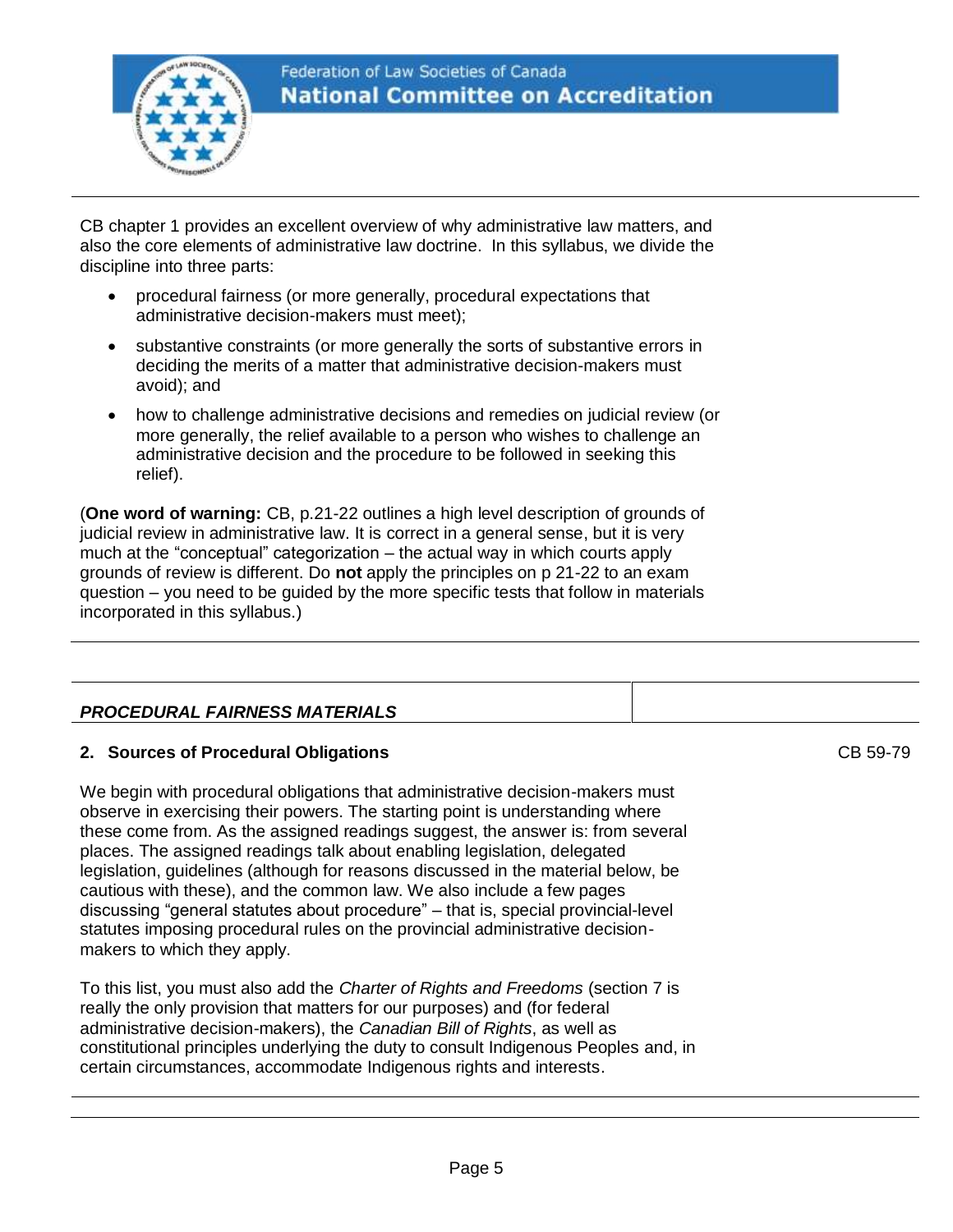

#### **3. Procedural Obligation Triggers (Knight "Three-Prong" Trigger and the Concept of "Legitimate Expectation")**

Now that you understand that procedural obligations come from a number of different sources, you need to understand which of these procedural rules applies *where*. We call this the "trigger" (or threshold) – where is a given procedural obligation triggered? Where procedural rules come from legislation (typically, but not always, the legislation that gives the decision-maker his or her powers in the first place), the answer to the trigger question is in the legislation itself. So too with the "general statutes about procedure" – they contain their own triggers. So, you need to be careful to read that legislation if it applies to your decision-maker.

**A word of warning**: make sure the statute does apply to your decision-maker. **Ask:** could a provincial general procedural statute ever apply to a federal administrative decision-maker?

Also, realize that, even where there is a statutory provision for a hearing, there may be questions as to who is entitled to participate. This is particularly important where the matters in issue are hearings about big projects such as oil and gas pipelines. Here too, the terms of the statutory provisions may be critical, and issues can arise out of sections that give the hearing body discretion as to participatory rights.

We can make more general observations about other sources of procedural obligations. The readings focus in particular on the trigger for common law procedural fairness. Basically, there are two triggers: what we can call the *Knight v. Indian Head* (three-prong) trigger and a concept known as legitimate expectation. Where the requirements of these triggers are met, then procedural fairness is owed by the administrative decision-maker. What that means in practice is a more complex discussion involving consideration of the content of the procedural fairness. More on that below.

For our purposes here, make sure you understand when common law procedural fairness is triggered. And be sure you focus your attention on the modern rules – there is history in these readings, which should help clarify where the *modern* rule comes from. But history is history, and on the exam you need to understand the rule that applies *now*.

Pay attention to some of the exceptions and constraints on the triggers as well. So, for legitimate expectations, note the courts' views on procedural versus substantive promises. For the *Knight* trigger, the readings talk about final versus preliminary decisions (and the related issue of investigations and recommendations). Note also exceptions to this exception.

We turn to other exceptions to the triggering of procedural fairness in the next section.

CB 79-157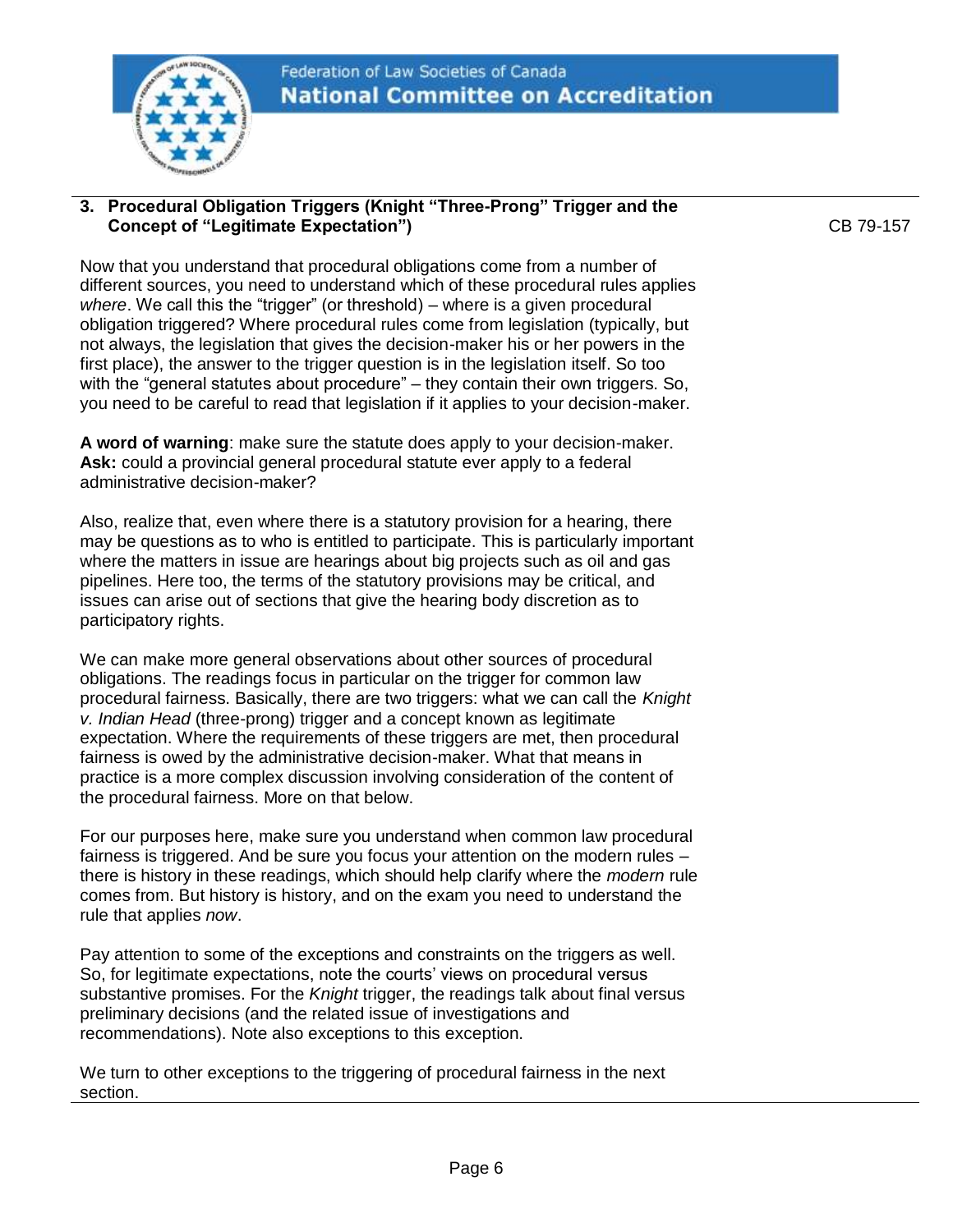

#### **4. Procedural Obligation Triggers (Legislative Decisions & Emergencies)**

Common law procedural fairness rules may also fail to be triggered where there are emergencies, and also where a decision is said to be of a "legislative" nature. Be wary of the latter; it is a very ambiguous concept. In its clearest form, it means no procedural fairness where an administrative decision-maker is introducing, e.g., a regulation (that is, a form of delegated legislation). But a "legislative decision" means more than this – boiled down to its essence, it can be a decision that is sufficiently general, and not particular to or focused on a reasonably narrow subset of persons. You need to contemplate exactly what this means in looking at the readings. And you need to appreciate that the general rule – no procedural fairness where decision is legislative in nature – is itself subject to exceptions.

# **5. Procedural Obligation Triggers (***Charter* **&** *Bill of Rights***)**

The readings also address triggers for another source of procedural obligations: *Charter* s.7 and *Bill of Rights*. A first observation on the *Charter*. This is an exam on administrative law, not constitutional or criminal law. It will almost always be wrong in an administrative law exam to discuss *Charter* rights other than section 7 – you are not being examined on s.11 rights or s. 2 or s.15. (Section 11(d) for instance almost never applies to administrative bodies, unless the criteria for its application are met by, for example, the existence of contempt powers).

But with section 7, the situation is different because this provision does impose the requirement to observe "fundamental justice" – a concept with procedural content – on at least some administrative decision-makers. Which ones? Well, those making decisions that implicate life, liberty or security of the person. Do *not* make the mistake of assuming that all (or even much) administrative decisionmaking relates to these interests. But some of it does and you need to understand how and where this trigger works.

The *Canadian Bill of Rights* is similar in many respects, but not all. Note carefully to whom it applies. Think about whether you ever want to say that a decisionmaker exercising power under a provincial statute is subject to the *Bill*. Also look at the triggers for sections  $1(a)$  and  $2(e)$  and note the extent to which they are the same as and differ from *Charter* s.7. Above all, recognize that these two provisions have their own triggers that must be satisfied before they apply at all.

#### **6. Procedural Obligation Triggers (Constitutional Duty to Consult and Accommodate Indigenous Peoples)**

CB 391-432

Cont'd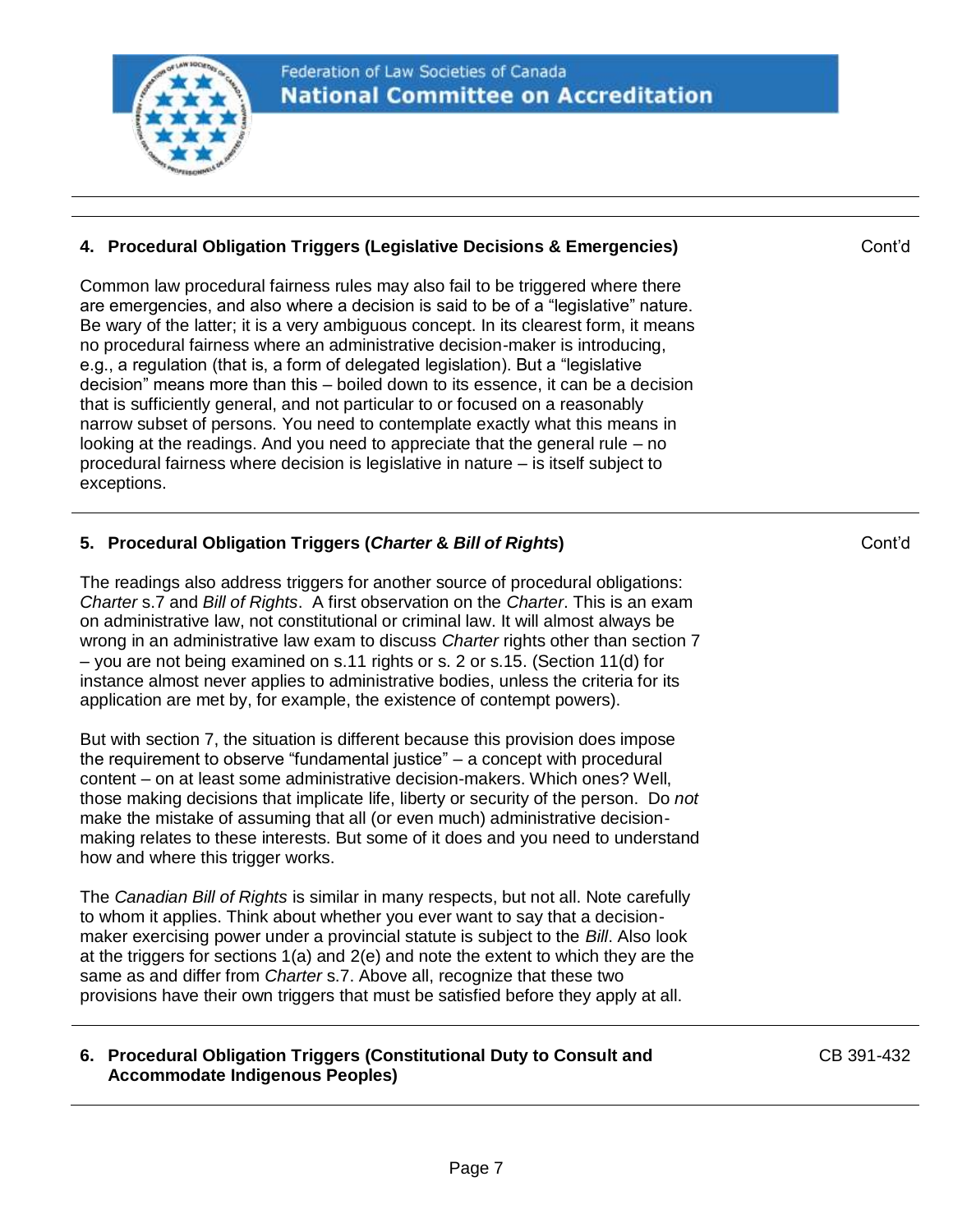Canada's Indigenous Peoples have special, constitutionally protected rights to consultation before decisions (such as the location of oil and gas pipelines) are taken that affect their Indigenous rights and claims. The duty is one that is owed by the Crown. However, the Crown may rely on agencies and tribunals to fulfill that obligation. Where relevant to their proceedings, agencies and tribunals may also have an obligation to assess whether the Crown has already fulfilled those responsibilities. There is a growing body of law elaborating the circumstances under which the duty to consult is triggered, the appropriate venues for both consultation and dealing with issues of consultation, the scope or intensity of any consultation, and the remedial consequences of a failure to consult. Beyond that lie many unresolved substantive issues as to when and, in what form, the outcome of consultation generates a right to accommodation. This last question is beyond the scope of this course. However, the assigned materials should be read as a primer on the procedural aspects of the duty to consult and accommodate and provide you with the knowledge required to address these questions when they surface across a broad range of decision-making powers and functionaries.

# **7. Content of Procedural Obligations (Right to be Heard)**

We turn now to this question: if procedural obligations are triggered, what does the decision-maker have to do? Or more concretely, what is the content of these procedural obligations?

If your procedural obligation comes from a statute – the enabling Act or one of the special legislated procedural codes -- the answer to this question is: "whatever the statute says is the content is the content". (However, there may be occasions in which you will have to determine whether the statute is a "complete code" or leaves room for common law supplementation.)

Life is more complex if your trigger is the common law, *Charter* or *Bill of Rights*. While there are some differences, generally speaking, the content where these sources apply boils down to two broad classes of procedural rules: a right to be heard and a right to an unbiased and independent decision-maker.

Within these two classes, there are many details, and you still need to understand "what does it mean in practice to have a right to be heard and what does it mean in practice to have a right to an unbiased decision-maker".

The basic issue is this: the precise content of procedural rules coming from the common law, *Charter* or *Bill of Rights* varies from case to case according to the circumstances. Certainly, with respect to the right to be heard, you must start with the *Baker* considerations: *Baker* gives you a (non-exclusive) list of considerations that tell you at least something about content. Specifically, the *Baker* test suggests whether the content will be robust or not. (It actually tells you a little bit more if your trigger is legitimate expectations: with legitimate expectations, the

CB 30-39 (Baker up to section (2); 159-265 (except 216-228 (excluding section 4 of the CB up to the Charkaoui judgment)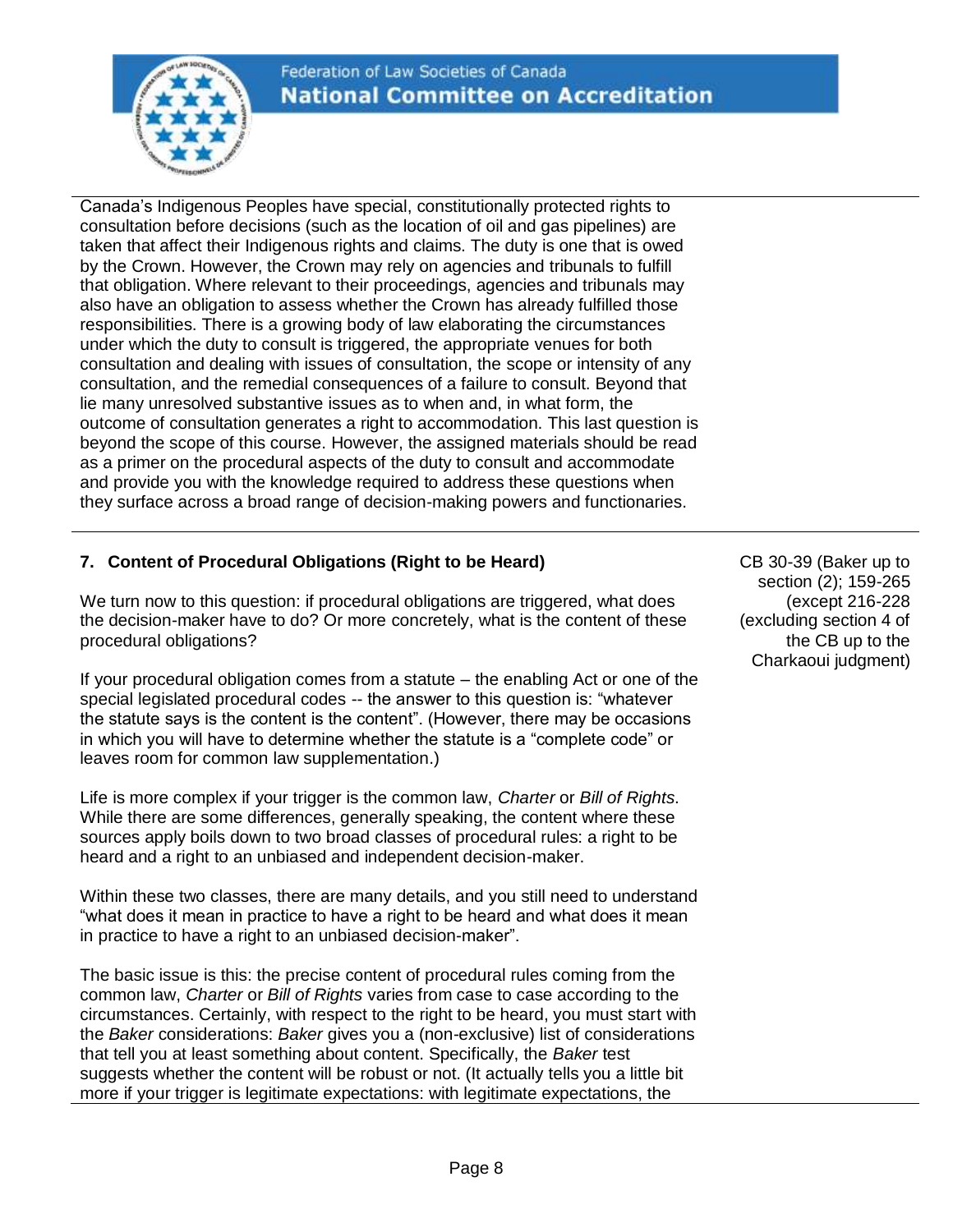

content of the procedural obligation is generally what was promised in the procedural promise that gave rise to the legitimate expectation in the first place. If the promise was substantive, you will not be able to enforce it directly, but at the very least, it may lead to enhanced or more procedural fairness.)

Of course, one can't stop at an outcome that just says "robust or lots of procedural fairness, or not". That's not enough. One has to unpack that concept and focus on specific procedural entitlements: how much notice; what sort of hearing; how much disclosure, etc., etc. So the readings review a series of procedural entitlements and propose some lessons on when these particular procedural entitlements might exist and to what degree. Be attentive to this jurisprudence.

**A word of warning:** when it comes to an examination, you do need to explore which procedural entitlements are owed and whether they have been met, but if you pay no heed to the sorts of circumstances that give rise to these specific entitlements, you may end up with an implausible laundry list of procedural rules that you say should apply when they really don't. An uncritical laundry list is not satisfactory analysis and does not generate more marks.

#### **8. Content of Procedural Obligations (Unbiased and Independent Decision-maker)**

The second broad class of procedural obligations associated with the common law, *Charter* s.7 and the *Bill of Rights* is the right to an unbiased decision maker.

Here the material deals with bias stemming from individual conduct (attitudinal bias or prejudgment; pecuniary interests; past conduct etc.). Here too there are tests for exactly what rule barring bias applies to a given administrative decision-maker. There is not just one universal standard, especially when it comes to alleged prejudgment or attitudinal bias. These readings will help you understand what the tests are and where they apply.

The materials also deal with "independence" or institutional bias. **A word of warning:** Do not rush to the assumption that independence rules flow from all instances where procedural entitlements might be owed. It would be wrong, for example, to urge that where a statute creates an administrative regime that you think is insufficiently independent, common law procedural fairness can be used to attack this arrangement. Be attentive to the discussion in the materials. The common law cannot prevail over a statute. There, your independence argument would have to be based on a s.7 *Charter* or *Bill of Rights* source, assuming these are even triggered.

CB 267-319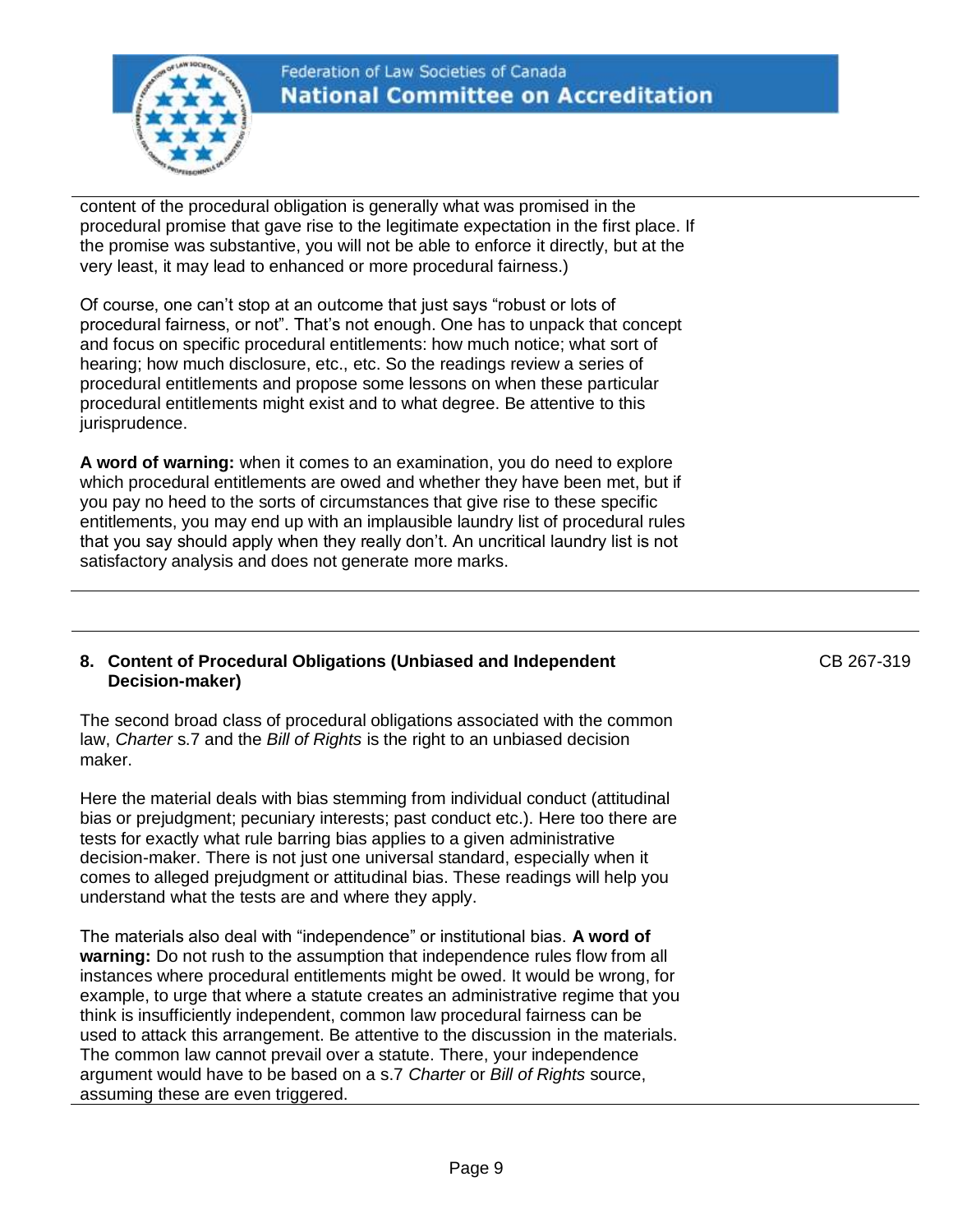

#### **9. Content of Procedural Obligations (Issues arising from institutional decision-making)**

In this part, we deal with an area that has elements of both the right to be heard and the right to an unbiased decision-maker: institutional decision-making. You need to understand the concept of subdelegation. The delegatus non potest delegare concept sounds like a pretty potent bar on an administrative decisionmaker sub-delegating powers to another actor, but there are so many circumstances where sub-delegation is permissible that, really, sub-delegation tends to be important only when certain functions are sub-delegated that offend procedural rules. The concept of "they who hears" is an example, tied to the right to be heard. This is an issue that becomes complicated when large, multimember boards are asked to make decisions that are consistent when they hear similar cases, but in panels with less than full membership.

Another issue for these big boards, when they try to make consistent decisions, is when and where bias concepts are offended.

Yet another issue raised by these materials is if these big boards can use guidelines to try to standardize decisions. If they do, do they wrongly "fetter their discretion"? (But note that fettering of discretion is a substantive review issue, and so is really governed by the considerations discussed in the next section.)

# *SUBSTANTIVE REVIEW MATERIALS*

# **10. Backdrop to the Standard of Review Analysis**

We shift to the second major issue area in administrative law: review on "substantive" grounds. Historically, substantive errors are errors of fact, mixed fact and law, law (including statutory interpretation), or discretion, although these are sometimes labelled in different ways.

In this part, you'll soon learn that it is not simply enough to look at a decision and determine whether it reflects an error of fact (a misapprehension of the facts), of discretion (a wrong choice or outcome) or of law (a misapprehension of the law). That is because substantive errors are all subject to what is known as the "standard of review" As a starting point, the reviewing or appellate court must first determine which of two standards of review (correctness or reasonableness)

CB 436-539

CB 321-375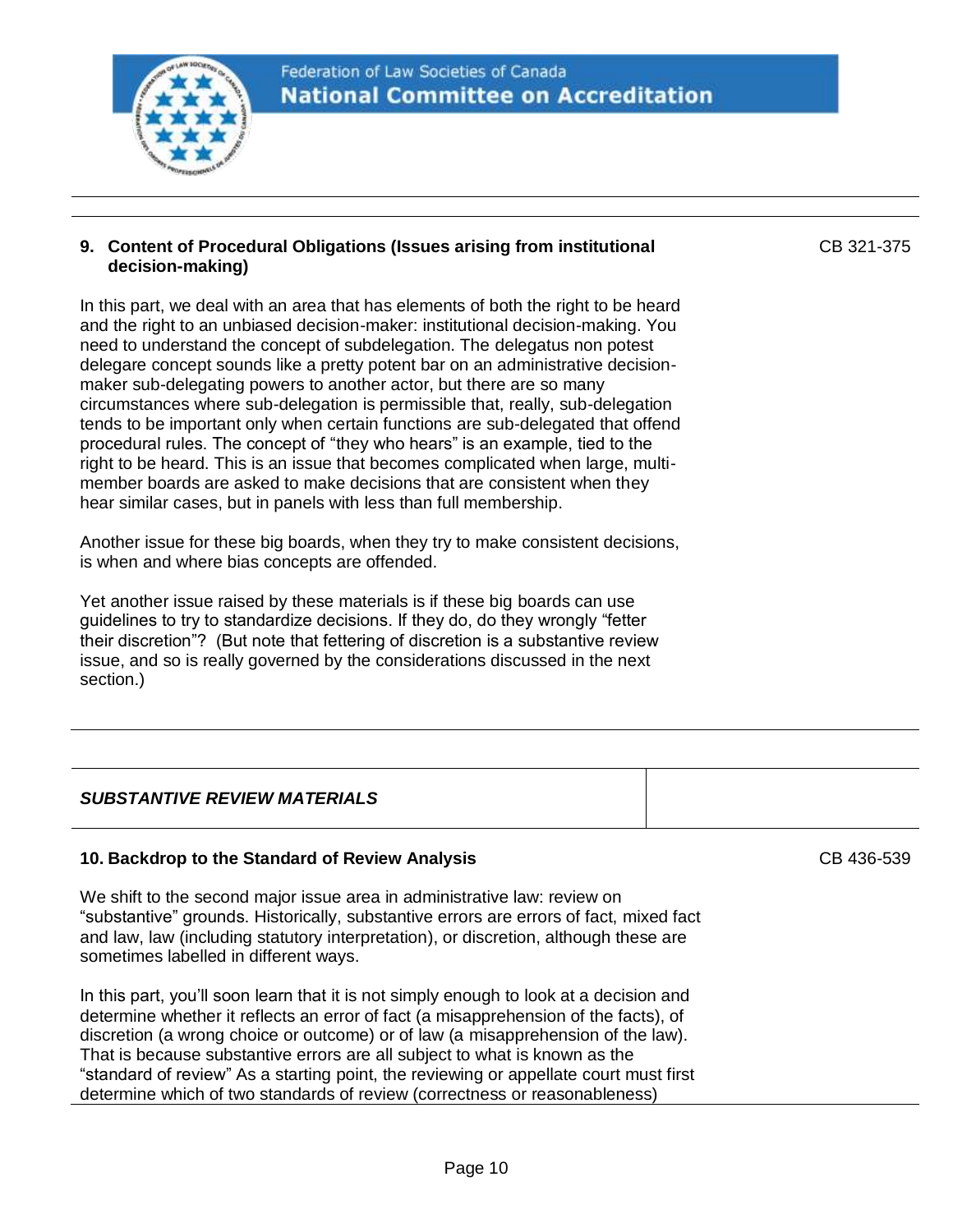

# Federation of Law Societies of Canada **National Committee on Accreditation**

governs before evaluating the merits of the grounds of review. Thereafter, the merits are assessed by reference to the test established by the SCC for either correctness or reasonableness.

Notice that procedural fairness matters do not require this "standard of review analysis" – they are usually assessed on a "correctness" standard, with any question of deference left to tests such as that set out in *Baker*. So please do not confuse the approach you apply for "substantive review" with that which you apply for "procedural review".

In these background readings, you are introduced to the concept of a privative clause. Once you understand it – and the courts' efforts to get around such clauses – you'll understand at least part of the initial impetus for standard of review analyses. Then, there is some history looking at failed precursors to the standard of review analysis.

At this point *Vavilov* takes over. Understand it. In particular, understand the way in which the majority modifies the process of standard of review selection that had emerged out of the previous leading case of *Dunsmuir* and its progeny.

# **11. The** *Vavilov* **Tests for Standard of Review Selection and Application**

Even more importantly, understand *Vavilov*'s elaboration of how to conduct reasonableness review, the now predominant standard on applications for judicial review (although not statutory appeals).

As part of comprehending the changes and elaborations contained in *Vavilov*, pay attention to the exceptional circumstances when correctness, not reasonableness, is the standard on applications for judicial review. Make sure you can identify the characteristics of those exceptions. Also appreciate the reasons why the Court rejected previous case law which accepted that reasonableness was the presumptive standard of review even for matters on which the legislature had provided for appeal rights.

Also pay attention to the 2012 wrinkle introduced by the SCC in *Doré*, a wrinkle to which the majority paid little attention in *Vavilov* (see para. 57). *Doré* looks at what standard of review is applied to an exercise of discretion by an administrative decision maker who is considering a *Charter* right in making their discretionary decision. Short answer: "reasonableness". Longer answer: But it may be a different kind of reasonableness review. Reflect on how, if at all, the *Doré* approach has been interpreted and/or modified by subsequent case law such as *Trinity Western University*, and implicitly, if at all, by *Vavilov*.

Once you have determined the appropriate standard of review (correctness or unreasonableness), you may also be required to apply that standard to a

CB 541-718; 780-803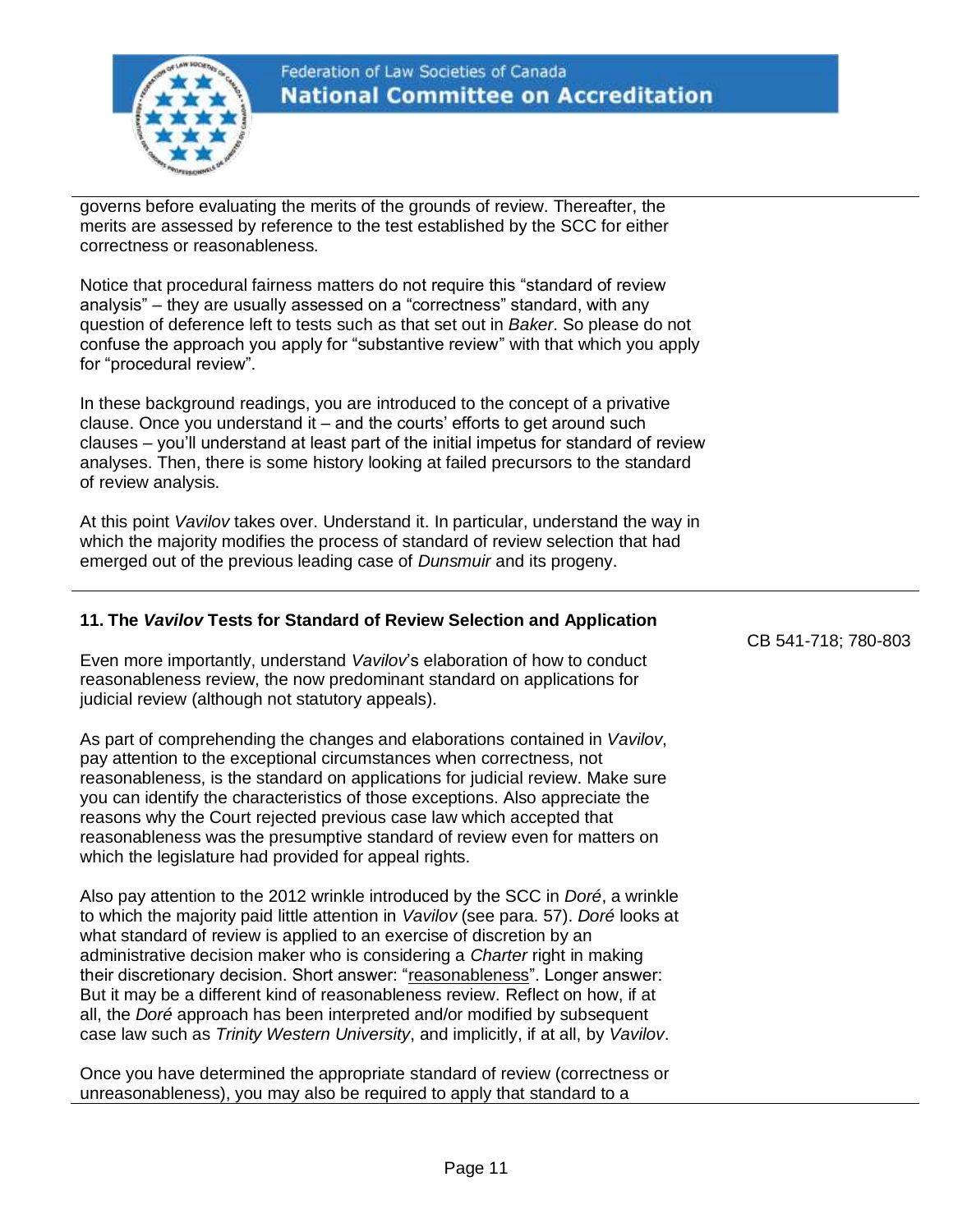

substantive ruling or decision. For this, you should be familiar with the standards and tests that the SCC has identified for conducting this exercise and be able to use them appropriately. In particular, continue to reflect on the SCC's elaboration in *Vavilov* of the context sensitive nature of reasonableness scrutiny and how the Court went on to determine that the decision under review was unreasonable. What role does the obligation to give reasons for a decision, and any reasons that are given, play in the determination of whether a decision is unreasonable? Consider also the companion judgment in *Bell Canada* where the SCC applying *Vavilov* deploys the standard of correctness in a case which commenced by way of a statutory appeal from a tribunal's determinations of questions of law involving statutory interpretation. Appreciate what correctness review involves in both this setting and also those now infrequent situations where correctness will be the standard of review on applications for judicial review.

**A word of warning**: when it comes to an examination, if selecting the standard of review arises on the facts, you do need to consider the applicable approach, as formulated in *Vavilov* and *Bell Canada*. The contextual, four-factor standard of review analysis, as refined in *Dunsmuir* and its progeny, is no longer good law and will not serve as the basis of an acceptable response. On the exam, no marks will be awarded for an answer relying on this now-superseded case law.

# *CHALLENGING ADMINISTRATIVE DECISIONS*

# **12. Venue and Basic Procedure for Judicial Review**

Now that you understand the law, it is time to understand how one goes about challenging an administrative decision.

In some cases, there may be what is known as a "statutory right of appeal" or "administrative appeal" – there may be a statute out there (often the enabling statute) that allows someone to appeal the decision of the decision-maker, sometimes to a court and sometimes to another administrative decision-maker. If there is such a statutory right to appeal, one generally must "exhaust" it before turning to judicial review. The rules governing these statutory appeals will be governed by the statute itself. As you have already seen in reading *Vavilov*, correctness will normally be the appropriate standard for reviewing questions of law on a statutory appeal. To what extent does this make pursuing a statutory right of appeal more attractive than applying for judicial review?

CB 809-930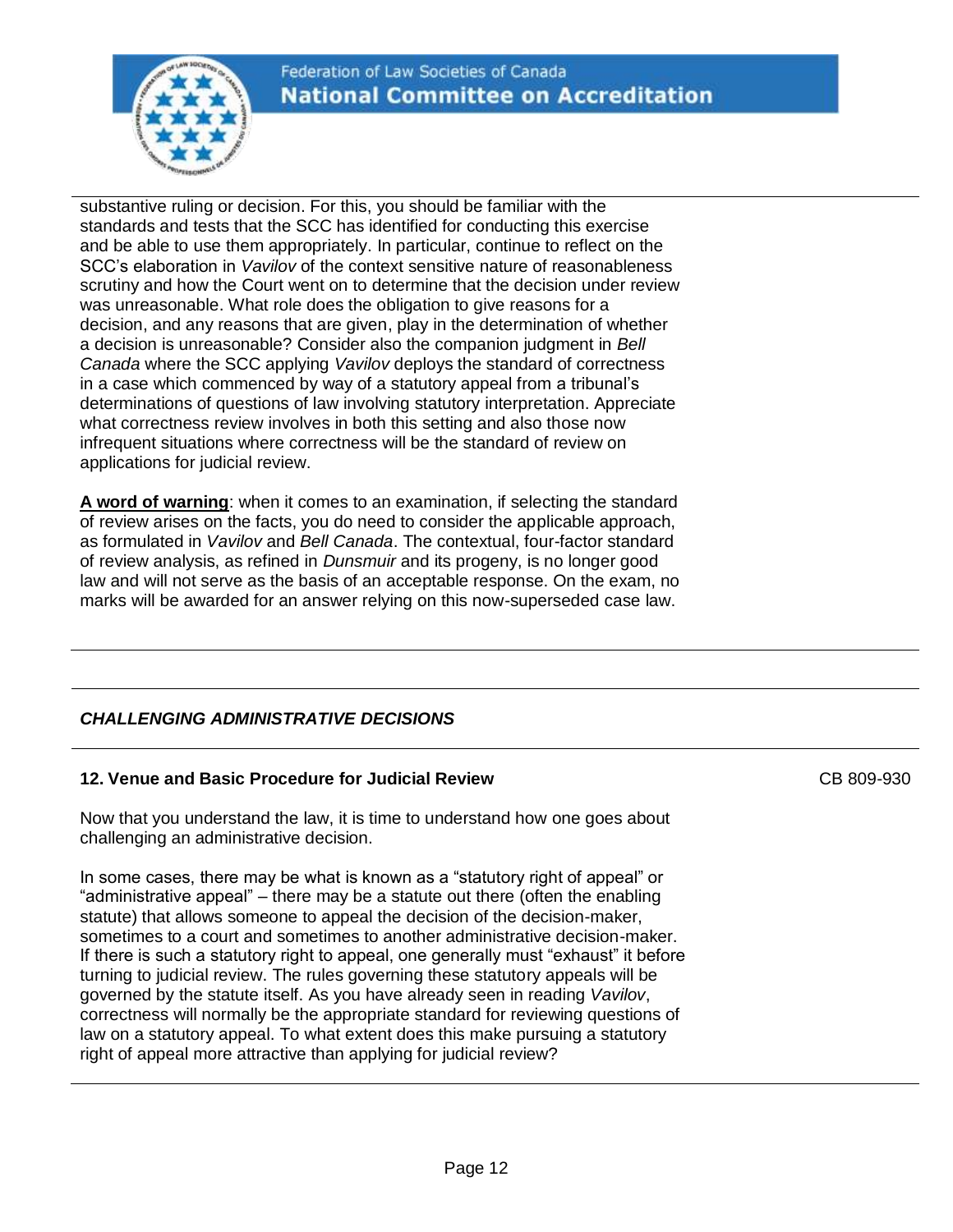

# Federation of Law Societies of Canada **National Committee on Accreditation**

Remember: Judicial review is different – do not confuse the two. Judicial review is part of the inherent powers of superior courts to review the exercise of powers by executive branch officials.

Today, this form of relief is generally codified or provided for in primary legislation or Rules of Court. This section also concentrates on one of the issues associated with judicial review: standing, or the question of who gets to bring a judicial review application. It also deals with venue: which court one goes to.

# **13. Remedies**

This last part looks at the relief that can be provided on judicial review and also through separate and different legal proceedings. It focuses on: the sorts of remedies available on judicial review; the fact that the award of remedies on judicial review is discretionary and may be denied on some of the grounds discussed in the materials; and, the fact that there are civil remedies that may overlap with the sorts of errors that give rise to judicial review, but that these are governed by their own rules and procedures. Among the issues that arise on applications for judicial review is that of when a finding of reviewable error should result in a setting aside and remission back to the decision-maker as opposed to a mere setting aside. Often wrapped up in this is a consideration of the circumstances in which a court should simply step into the shoes of the decision-maker and determine the substantive issue rather than sending it back for further consideration. Vavilov provides guidance.

CB 931-982